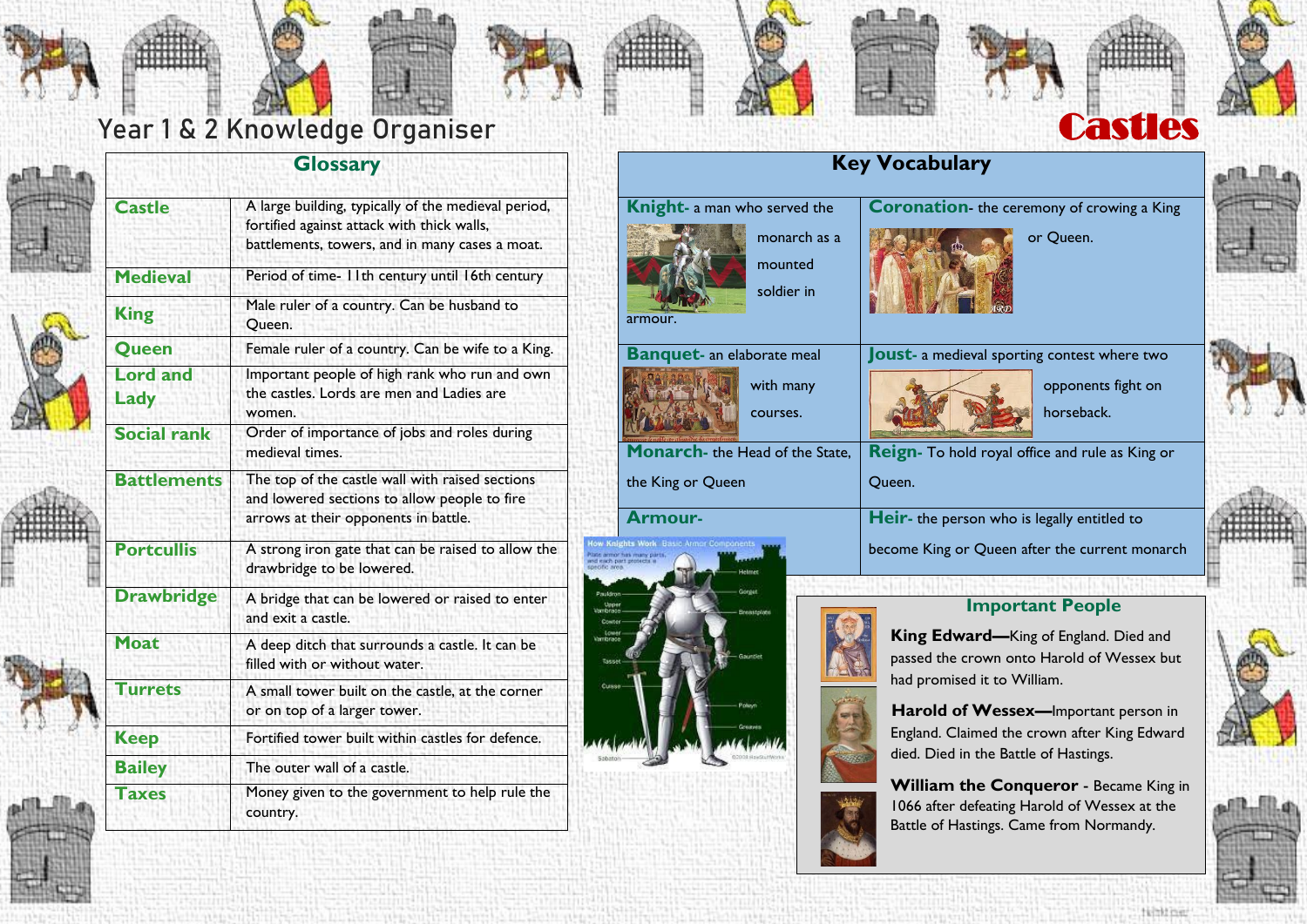

#### **By the end of this unit you will know:**

- Why and how castles were built and the features of castles e.g defences
- What life was like living in a castle
- About life in different time periods e.g in medieval times

We learn about the Battle of Hastings by exploring the Bayeux Tapestry which retells the events of the Norman Conquest and the Battle of Hastings.

### **Did you know?**

- Many castles were built during the Middle Ages  $(5<sup>th</sup>$  Century AD to  $15<sup>th</sup>$ Century)
- Castles were **fortified** homes of important people such as Lords of the King or Queen. A castle allowed them to control the surrounding land and kept their family and riches safe. They had lots of **defences** to protect them.
- Most castles were built at the top of hills to help with their defence to the surrounding are could be seen.
- Lots of people worked in a castle doing different jobs including **knights, soldiers, craftsmen, cooks and servants.**
- Life in a castle centred around the Great Hall. This is where the Lord would eat, entertain guests, hold **banquets** and conduct business.

# **Roles of people**

- \* The Lord and the Lady would run the castle and be of a high rank, often being close to the King and Queen.
- Knights were soldiers who had shown t ve very brave in battle. They had a squire to do things for them.
- Squires were young men who shadowed a Knight with the hopes of becoming a knight themselves.
- $\cdot \cdot$  The cook would make all the meals for those living in the castle.
- Stewards helped the Lord and Lady run the castle and tell everyone what they needed to do.
- $\div$  The taster in the castle would have to taste the Lord or Lady's food to ensure it was good and did not have poison.
- \* The Chaplain was the priest in the castle's church. He would be in charge of ensuring the sermons were read and the choir boys knew their songs.
- \* The Musician would entertain the Lord and Lady and their guests during big feasts.